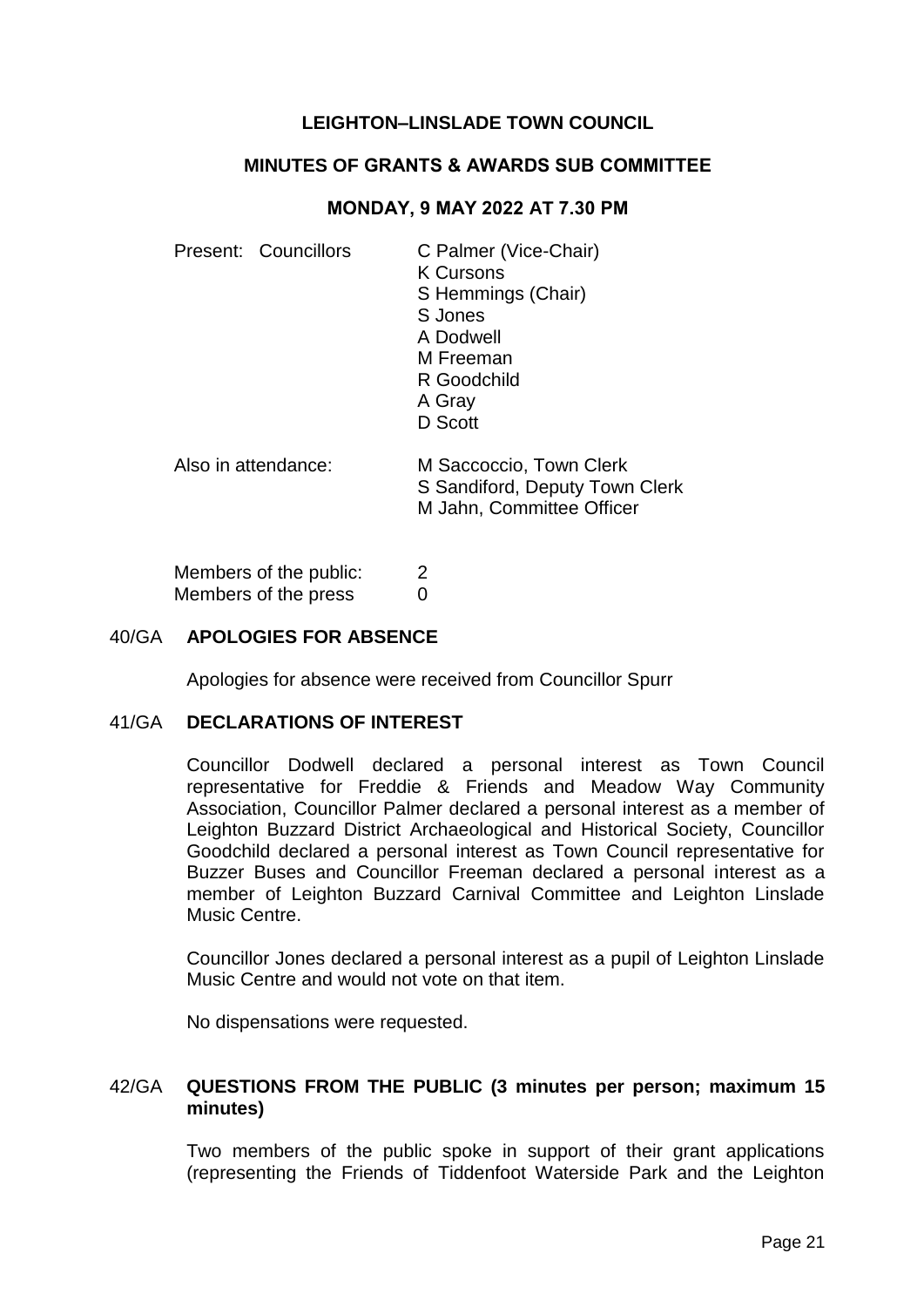Buzzard & District Archaeological and Historical Society).

### 43/GA **MINUTES OF PREVIOUS MEETING**

(a) The Sub-Committee received the draft minutes of the meeting held on 21 February 2022.

## **RESOLVED that the minutes of the meeting held on 21 February 2022 be approved as a correct record and were signed accordingly.**

(b) Minute reference 38/GA Minutes of the Previous Meeting – full information had not been received regarding the grant application from First Responders therefore no payment had yet been made.

Minute reference 39/GA General Grant Applications (3rd Round for 2021-22) – support had been offered to the Leighton-Linslade Sports Council regarding the review of grant criteria and eligibility.

### 44/GA **GENERAL GRANT APPLICATIONS (1st ROUND FOR 2022-2023)**

(a) The Sub Committee was advised the budget allocated for General Grants in 2022-2023 totalled £10,000. £1,000 of the total £10,000 budget had already been allocated at the meeting held on 21 February 2022, leaving £9.000 available**.**

#### **RESOLVED to note the information.**

(b) The Sub Committee received a verbal update to consider the deferred application from February 2022 for Body and Mind Martial Arts. Although supportive of the purpose of the application, Committee members agreed that the eligibility criteria for receiving a grant had not been met and it was suggested the group seek assistance from the Sports Council to achieve this , as this would be the usual mechanism for sports related applications.

### **RESOLVED not to approve the grant application from Body and Mind Martial Arts but to support them approaching the Leighton-Linslade Sports Council for support and possible funding.**

(c) The Sub-Committee received a summary of the eight applications received for a General Grant in 2022-2023, along with a summary of the documents submitted with the applications.

**RESOLVED to approve payment of general grants totalling £3,676.49 from the remaining 2022-23 budget, subject to all applicants having met the required criteria by providing the required documentation, as set out below.** 

| ∣ Organisation               | <b>Purpose of General Grant</b>    | ∣ Amount |
|------------------------------|------------------------------------|----------|
| <b>Friends of Tiddenfoot</b> | To replace 25 broken hurdles £500  |          |
|                              | protecting acid grassland areas in |          |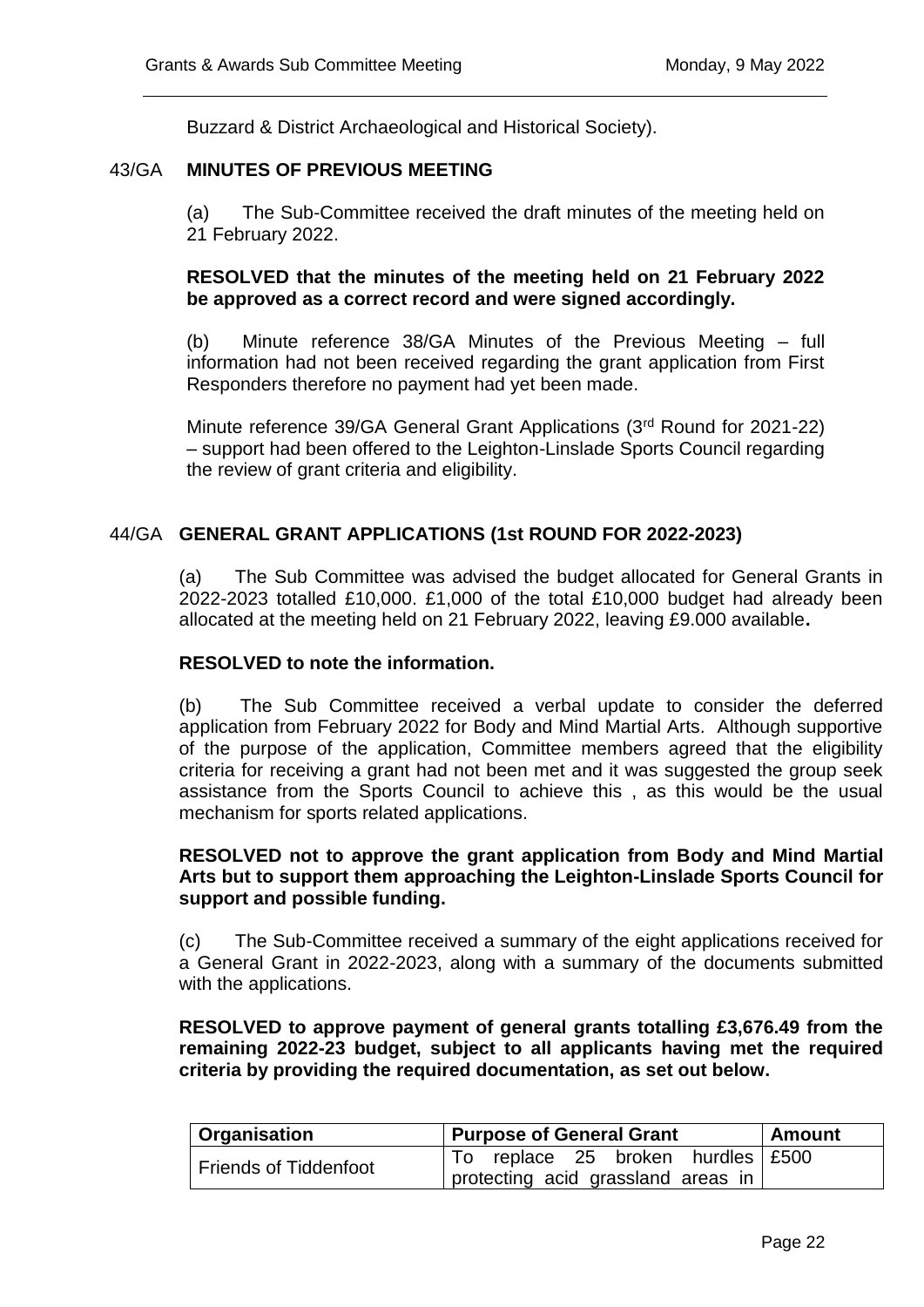| the park                                              |                                                                                              |         |
|-------------------------------------------------------|----------------------------------------------------------------------------------------------|---------|
| <b>CHUMS Charity</b>                                  | To run a therapeutic music<br>programme at Greenleas school for<br>vulnerable young people   | £500    |
| LB & District Archaeological<br>& Historical Society  | To purchase a standalone generator<br>for use with the Old Linslade Holy<br>Well dig project | £500    |
| <b>Buzzcycles</b>                                     | To purchase equipment for Dr Bike<br>events                                                  | £376.49 |
| <b>Reclaim Life</b>                                   | To provide training to volunteer life<br>coaches to expand services                          | £500    |
| <b>Division</b><br>South Beds<br>Girlguiding          | Urgent repairs to the Camp<br>&<br>Activity storage building                                 | £500    |
| NCT Leighton Buzzard &<br><b>District Branch</b>      | Costs for 48 weeks of Bumps and<br>Babies weekly session for support<br>for new parents      | £500    |
| Leighton Buzzard Riverside<br><b>Womens Institute</b> | Costs for monthly speakers to retain<br>and recruit group members                            | £300    |

# 45/GA **GUARANTEED GRANTS**

(a) The Sub-Committee received a summary of information from the eleven recipients of Guaranteed Grant funding, including (where appropriate) copies of the reports provided to the Town Council regarding use of grant funding.

# **RESOLVED to note the information.**

(b) The Sub-Committee was advised that the Guaranteed Grants budget for 2022-2-23 totalled £37,119 representing an increase for RPI of 4.9% from the previous year.

# **RESOLVED to note the information.**

(c) The Sub-Committee agreed to the release of grant funding to Guaranteed Grant recipients subject to them having met the correct criteria.

**RESOLVED to approve those payments for 2022-2023 be made to the Guaranteed Grants recipients totalling £37,090, subject to satisfactory reports and accounts having been submitted to the Town Council.**

| Organisation                          | 2022-2023 |
|---------------------------------------|-----------|
| Leighton-Linslade Arts Forum          | £4,720    |
| Autism Bedfordshire                   | £870      |
| <b>Beds Rural Communities Charity</b> | £6,364    |
| Buzzer Buses (Dial a Ride)            | £4,349    |
| Leighton-Linslade Carnival Committee  | £1,591    |
| <b>Cruse Bereavement Care</b>         | £531      |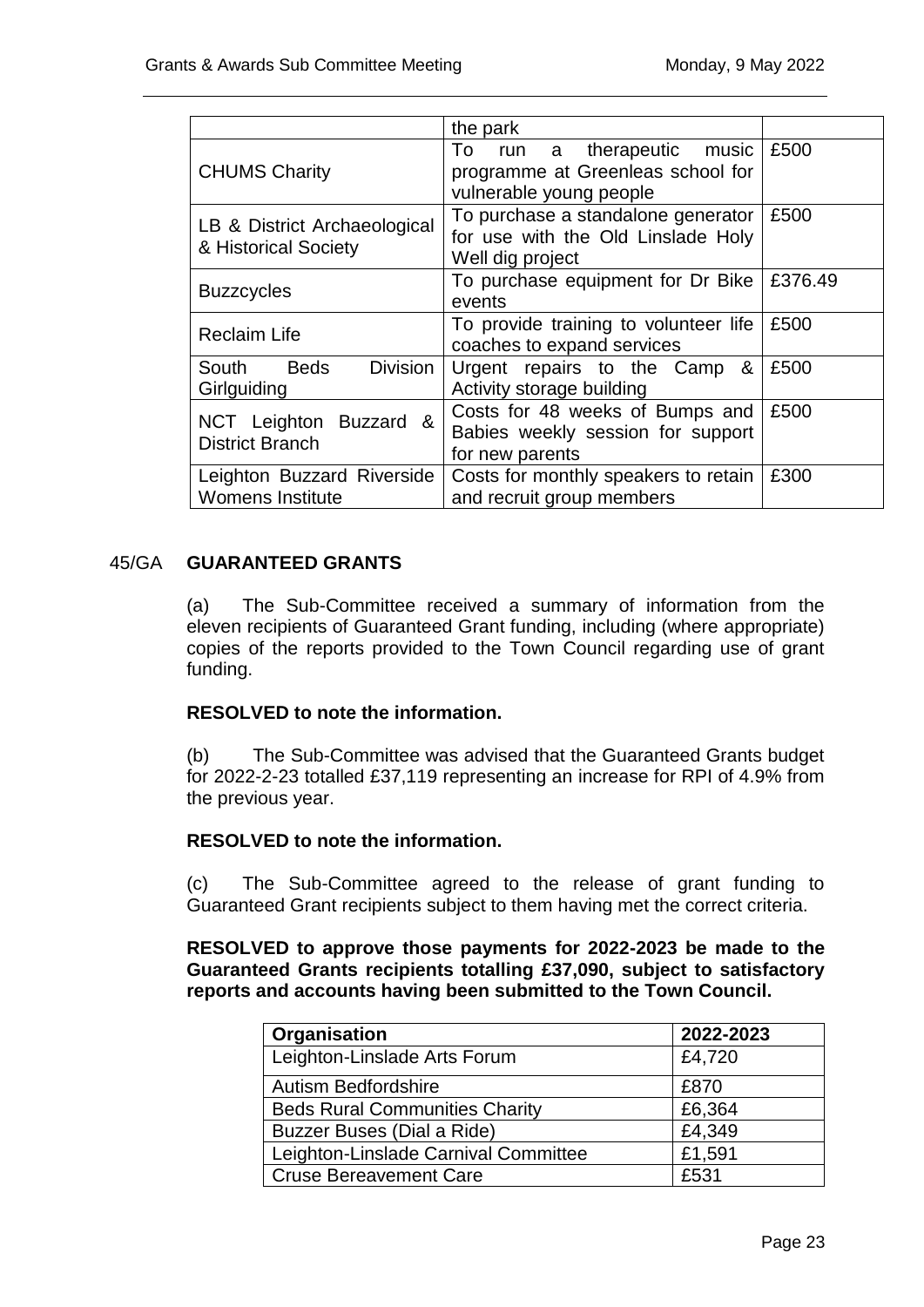| <b>Freddie &amp; Friends</b>                | £2,113  |
|---------------------------------------------|---------|
| <b>Greensand Trust volunteers</b>           | £849    |
| <b>Home-Start Central Bedfordshire</b>      | £1,593  |
| <b>Keech Hospice Care</b>                   | £2,122  |
| <b>Macmillan Cancer Support</b>             | £797    |
| <b>Meadow Way Community Association</b>     | £2,652  |
| Leighton Buzzard & District Sports Council  | £6,417  |
| Rotary Club of Leighton-Linslade for Yes We | £1,591  |
| <b>Can Tennis</b>                           |         |
| Leighton-Linslade Town Twinning Forum       | £531    |
| Гоtal                                       | £37,090 |

# 46/GA **LEIGHTON-LINSLADE MUSIC CENTRE/INSPIRING MUSIC**

(a) The Sub-Committee received and noted a report which provided information regarding Leighton Linslade Music Centre/Inspiring Music and considered the release of 2022-23 funding in the amount of £9,357.

### **RESOLVED to note the report and to authorise the release of funding for 2022-2023 of £9,357.**

(b) The Sub-Committee received a verbal update on the Time Machine project funding which had previously been provided to Inspiring Music but had not commenced due to Covid restrictions.

Members agreed the intergenerational Time Machine Project was a great idea which could be revisited in the future but at present would not be likely to go ahead so the funding which had been ringfenced during Covid should be returned to the Town Council. It was agreed to suggest this be ringfenced in an earmarked reserve so that Inspiring Music could approach the town council again in future.

## **RECOMMENDED to Policy & Finance Committee to create an earmarked reserve to ringfence the funding due to be returned by Inspiring Music, to allow a future suitable project to take place.**

# 47/GA **CITIZENS ADVICE LEIGHTON-LINSLADE**

Members noted that an annual report had been provided to Policy and Finance Committee on 22 November 2021 and that the next update would be in November 2022. In the meantime, the Committee received a letter of thanks from Citizens Advice for town council support.

**RESOLVED to approve the release of 2022-23 grant funding to Citizens Advice Leighton-Linslade, in the amount of £23,327.**

#### 48/GA **AWARDS SCHEMES**